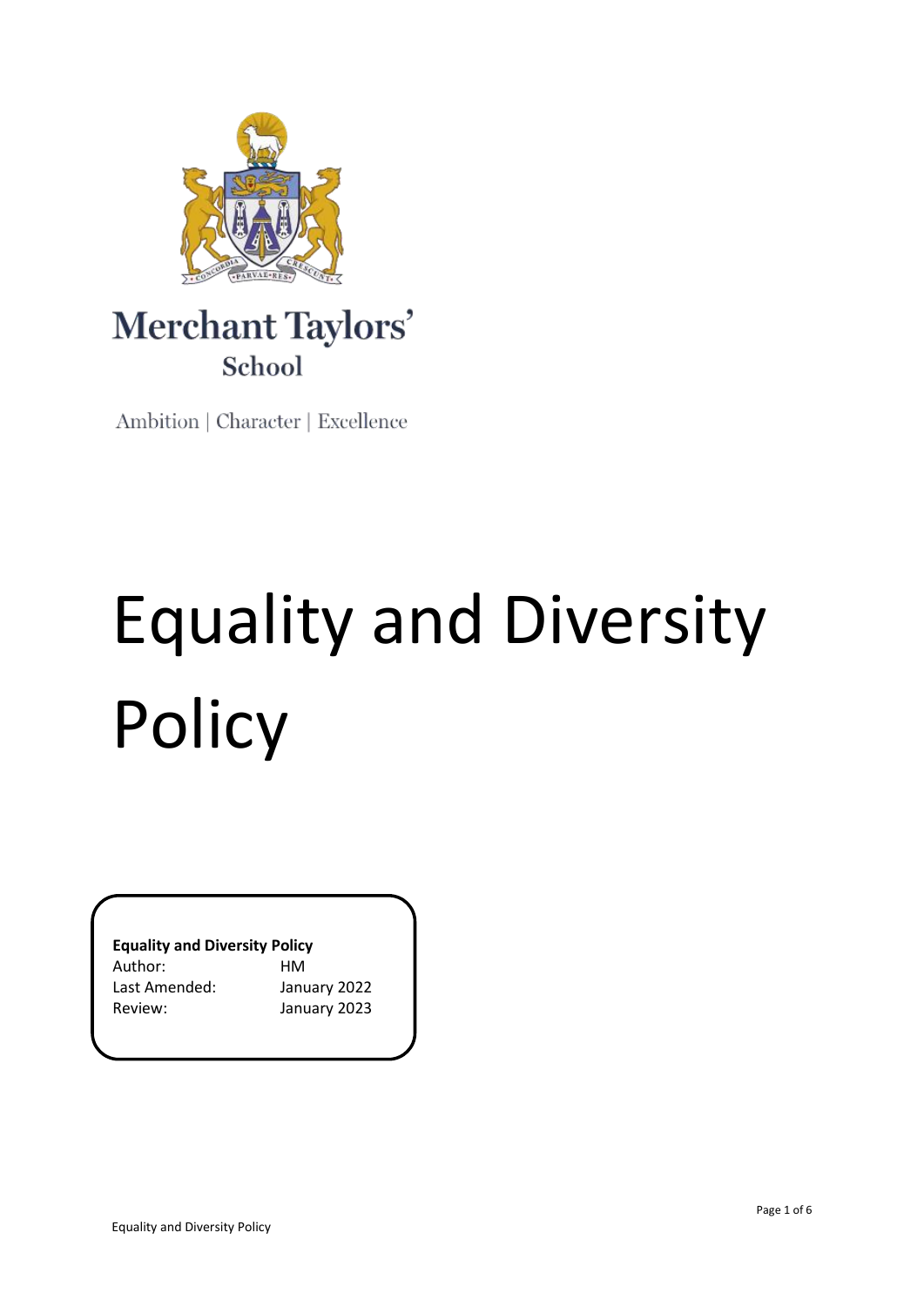# **1. Introduction**

The School is committed to promoting equality of opportunity for all members of its community, and values the rich diversity and creative potential that pupils with different backgrounds, skills and abilities bring to the School. The School is opposed to any form or discrimination, harassment or bullying on the grounds of any protected characteristic, and aims to create an environment where all current and prospective pupils are treated with dignity and respect and fairly with regard to their 'protected characteristics'.

This Equal Opportunities (Pupils) Policy sets out how the School intends to meet these aims and comply with its equality duties, and is written under the requirements of the Equality Act (2010) ('the Act'), and draws upon the DfE guidance The Equality Act 2010 and schools (2014). All members of the School community are expected to comply with this policy.

The School seeks to encourage greater awareness of its aims, policies and procedures in relation to equal opportunities and will provide information and training as required.

### **2. Unlawful discrimination**

The Act defines four kinds of unlawful behaviour (direct discrimination, indirect discrimination, harassment and victimisation) as defined below:

# **2.1. Direct discrimination**

This occurs when one person treats another less favourably, because of a protected characteristic, than they treat – or would treat – other people. This describes the most clearcut and obvious examples of discrimination (e.g. if the School were to refuse to let a pupil become a prefect because they are gay).

#### **2.2. Indirect discrimination**

This occurs when a "provision, criterion or practice" is applied generally but has the effect of putting pupils with a particular characteristic at a disadvantage when compared to pupils without that characteristic (e.g. if the School were to hold a parents' meeting on a Friday evening, which would make it difficult for observant Jewish parents to attend).

#### **2.3. Harassment**

This is defined in the Act as "unwanted conduct, related to a relevant protected characteristic, which has the purpose or effect of violating a person's dignity or creating an intimidating, hostile, degrading, humiliating or offensive environment for that person". This covers unpleasant and bullying behaviour, but potentially extends to actions which, whether intentionally or unintentionally, cause offence to a person because of a protected characteristic. Harassment in all its forms is unlawful and unacceptable.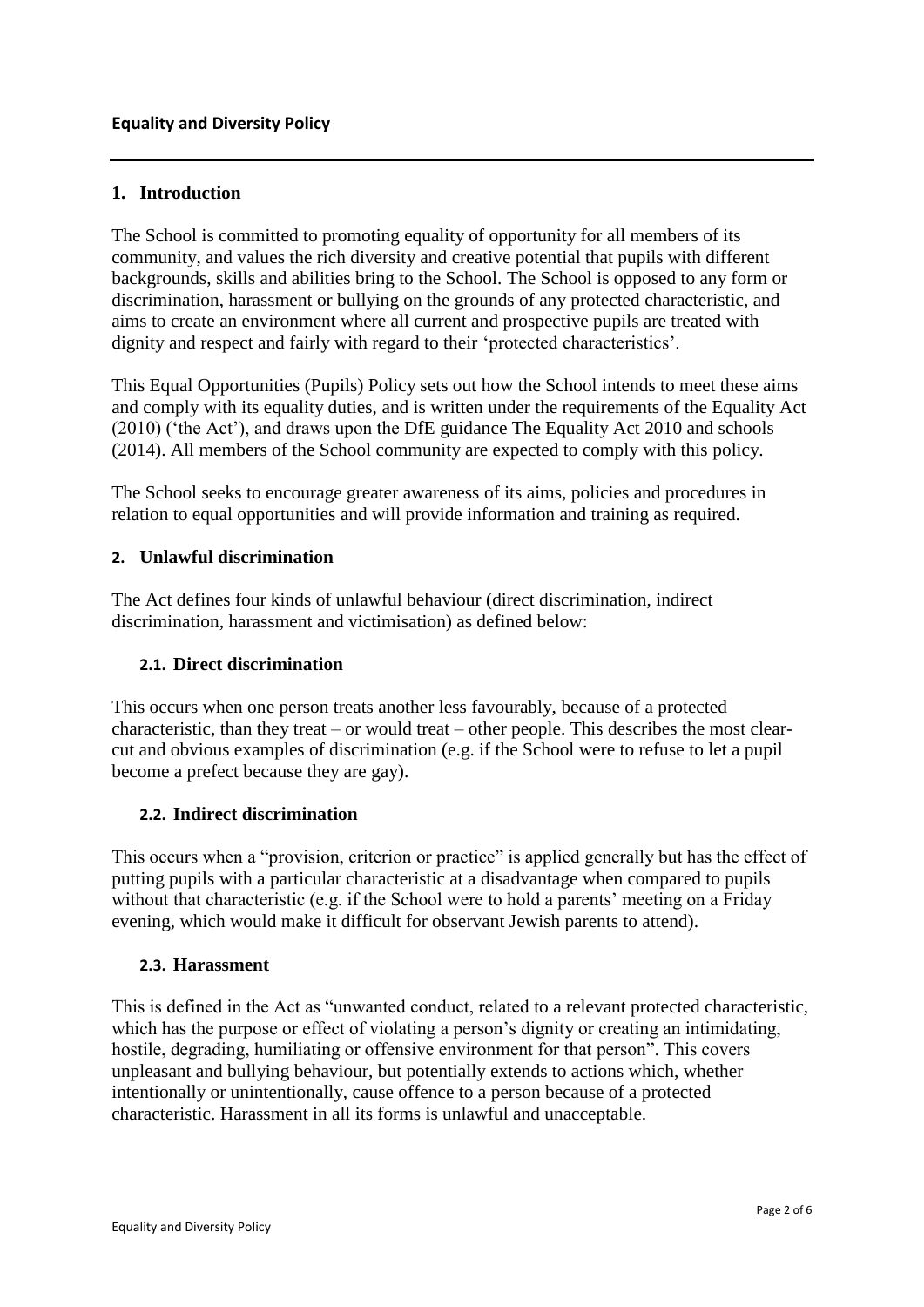### **2.4. Victimisation**

This occurs when a pupil is treated less favourably than they otherwise would have been because of something they have done ("a protected act") in connection with the Act. A protected act might involve, for example, making an allegation of discrimination or bringing a case under the Act, or supporting another person's complaint by giving evidence or information, but it includes anything that is done under or in connection with the Act. If a pupil has carried out a protected act themselves (e.g. making a complaint of discrimination against a teacher) then the pupil's own good faith will be relevant (e.g. if the parent's complaint is based on information from their child and the child was deliberately lying, it is not victimisation for the school to punish the pupil in the same way as it might do any other dishonest pupil). A pupil must not be victimised because of something done by their parent or a sibling in relation to the Act.

# **3. Failure to adhere to this policy**

The School will do its utmost to protect pupils from discriminatory behaviour by any individual or groups within the School. Allegations of discriminatory behaviour on the part of pupils or staff will be handled under the relevant policy: the pupils' Behaviour Policy or the Staff Grievance / Disciplinary Policies.

This policy should also be read in conjunction with the:

- Admissions Policy
- SEND Policy
- Accessibility Policy
- Curriculum Policy
- Teaching and Learning Policy
- PSHE Policy

This policy has regard to Schedule 10 of the Equality Act (2010) as outlined in the Independent School Standards Regulations.

# **4. Protected Characteristics**

It is unlawful for a school to discriminate against a pupil or prospective pupil by treating them less favourably because of their:

- Sex (but please note the admissions criteria)
- Disability

1

- Sexual orientation
- Gender reassignment
- Religion or belief $1$
- Race (including colour, nationality and ethnic or national origins)

<sup>1</sup>The Act defines "religion" as being any religion (e.g. all the major faith groups) and "belief" as any religious or philosophical belief (e.g. non-religious worldviews such as humanism); a lack of religion or a lack of belief are also protected characteristics.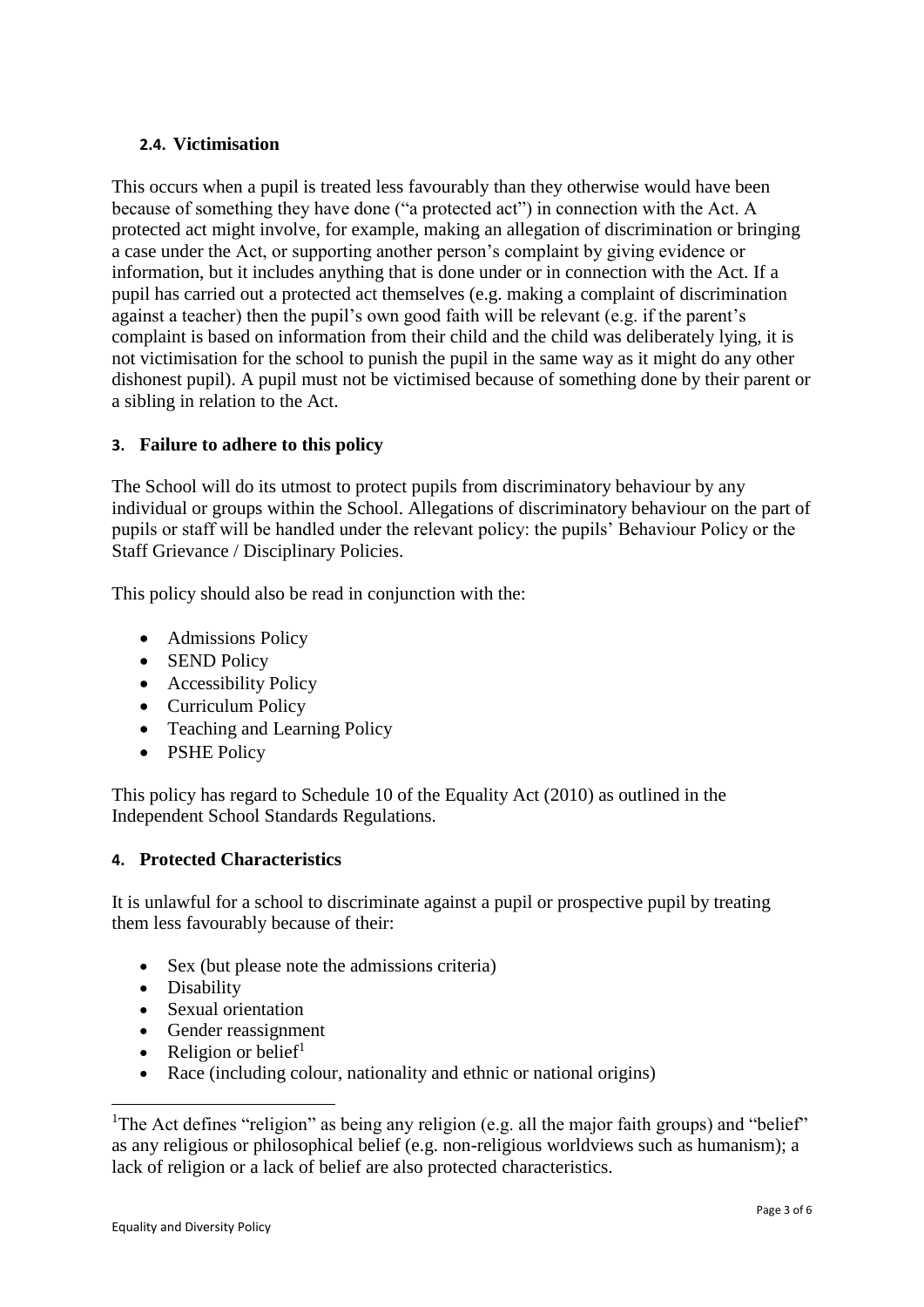- $\bullet$  Age
- Marriage and civil partnership<sup>2</sup>

Everyone has at least some characteristics included in this list. (Also see the Protected Characteristics section below). The School aims to foster a sense of community in which all pupils are valued and can thrive regardless of any of these characteristics, and will seek to counter and discriminatory practices.

In teaching about sexual orientation and marriage and civil partnership, teachers must have regard to statutory guidance on sex and relationship education. For further information, please see the School's PSHE and RSE Policies.

### **5. Admissions**

The School welcomes applications from candidates with as diverse a arrange of backgrounds as possible. Pupils are recruited on the basis of their merits, abilities and potential to take advantage of the particular educational provision of the School, which is suited to highly able and committed pupils. Each senior school restricts admission to single sex only. Our primary provision is co-education.

In any review of selection criteria and procedures, the School will ensure that consideration is given to equal opportunities issues.

The School will not discriminate in relation to the protected characteristics listed above in its admissions processes.

There will be no discrimination against pupils with Special Educational Needs and / or Disabilities (SEND), in so far as they have the academic ability to attend the School (which is selective). All pupils will have equal opportunity to access the curriculum. We follow the SEND Code of Practice and the Equity Act in order to ensure pupils who require reasonable adjustments can assess and enjoy their school career at Merchant Taylors' Schools. Although the school is not a specialist provider of SEND, we aim is to remove barriers to learning and value the benefits of neurodiversity.

For further information, please see the School's Admissions Policy.

# **6. Disability**

1

Definition of 'disability' The Act defines a 'disability' as when a person has 'a physical or mental impairment which has a substantial and long-term adverse impact on a person's ability to carry out normal everyday activities'. This has some overlap with the definition of 'Special Educational Needs' (SEN) in the Children and Families Act (2014), but not all pupils are disabled by their SEN and vice versa. 'Disabled pupils', for the purpose of this policy, refers not only to those pupils with physical disabilities but could include, for example, those with health issues, including mental health, or learning disabilities if they meet the legal definition of 'disability'.

<sup>&</sup>lt;sup>2</sup> N.B. The last two of these protected characteristics ("Age" and "Marriage and civil partnership") do not apply to pupils within schools.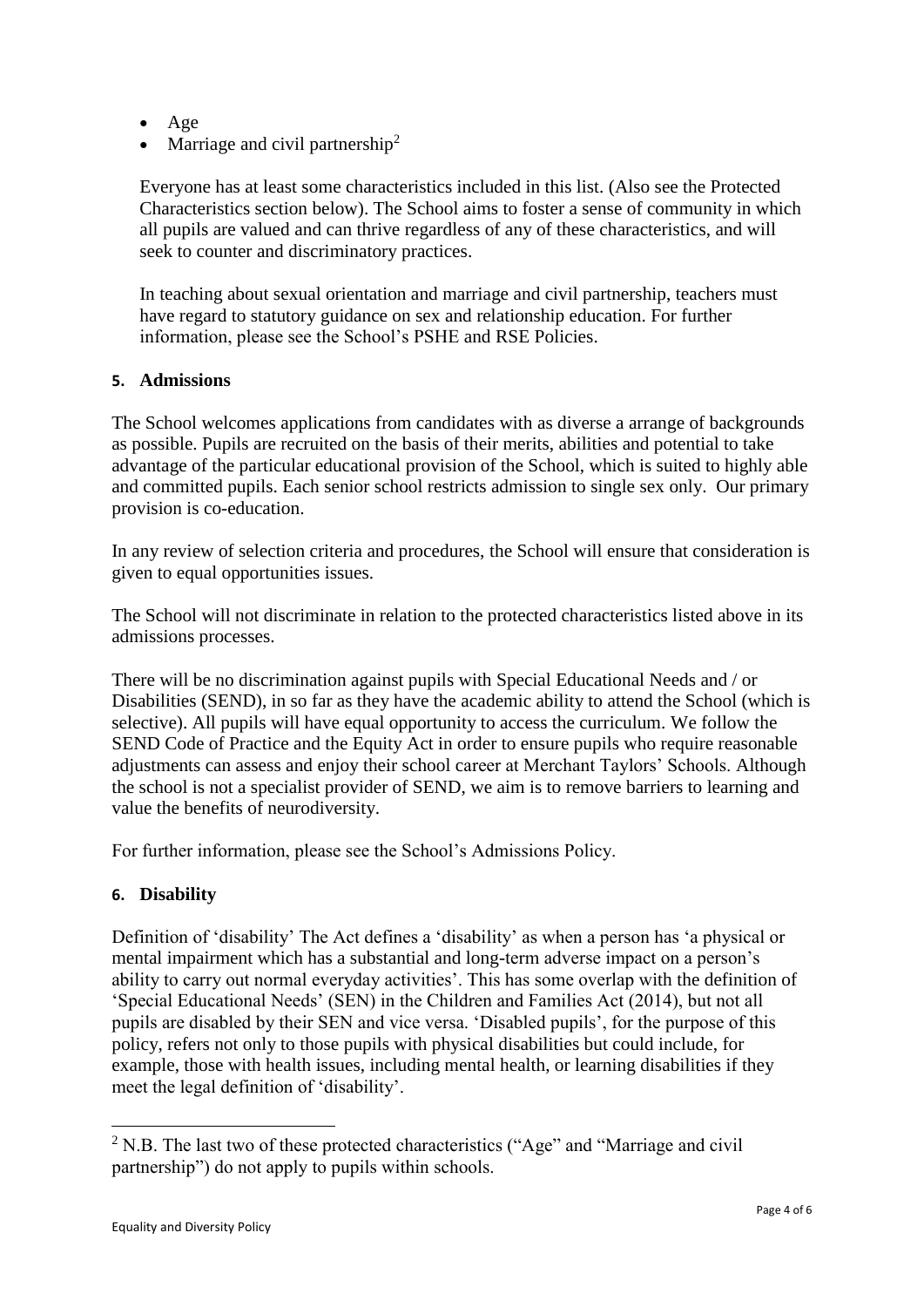### 6.1. Disability and discrimination

- Direct discrimination: the School will not treat a disabled pupil less favourably simply because that pupil is disabled.
- Indirect discrimination: the School will not do something which applies to all pupils but which is more likely to have an adverse effect on disabled pupils only unless the School can show that it is done for a legitimate reason and is a proportionate way of achieving that legitimate aim.
- Discrimination arising from disability: the School will not discriminate against a disabled pupil because of something that is a consequence of their disability (e.g. by not allowing a disabled pupil on crutches outside at break because it would take them too long to get out and back).
- Harassment: the School will not harass a pupil because of their disability (e.g. a teacher shouting at the pupil because their disability means that they are constantly struggling with classwork or unable to concentrate).

## 7. **Reasonable adjustments**

The School is committed to providing full educational inclusion and will take reasonable steps to ensure all pupils have equal access to the School environment and all opportunities available. Reasonable adjustments will be made to avoid putting disabled pupils at a substantial disadvantage in comparison with other pupils (the 'reasonable adjustment' duty).

Where the School is required to consider its reasonable adjustments duty, it will consult with parents about what reasonable adjustments, if any, the School is able to make to avoid their child being put at a substantial disadvantage. The school will carefully consider any proposals for aids and services in light of a pupil's disability and the resources available to the School.

Reasonable adjustments and pupils' behaviour Independent schools must comply with the Act in relation to pupil exclusions. The Act does not prohibit schools from excluding pupils with a protected characteristic but does prohibit schools from excluding pupils because of their protected characteristic or from discriminating unlawfully during the exclusion process. Schools also have a duty to make reasonable adjustments to the exclusions process for disabled pupils.

For further information, please see the School's SEND Policy.

The School's Accessibility Policy sets out the School's arrangements for:

- increasing the extent to which disabled pupils can participate in the School's curriculum.
- improving the physical environment of the School for the purpose of increasing the extent to which disabled pupils are able to take advantage of the education and benefits, facilities or services provided or offered by the School.
- improving the delivery to disabled pupils of information which is readily accessible to pupils who are not disabled.